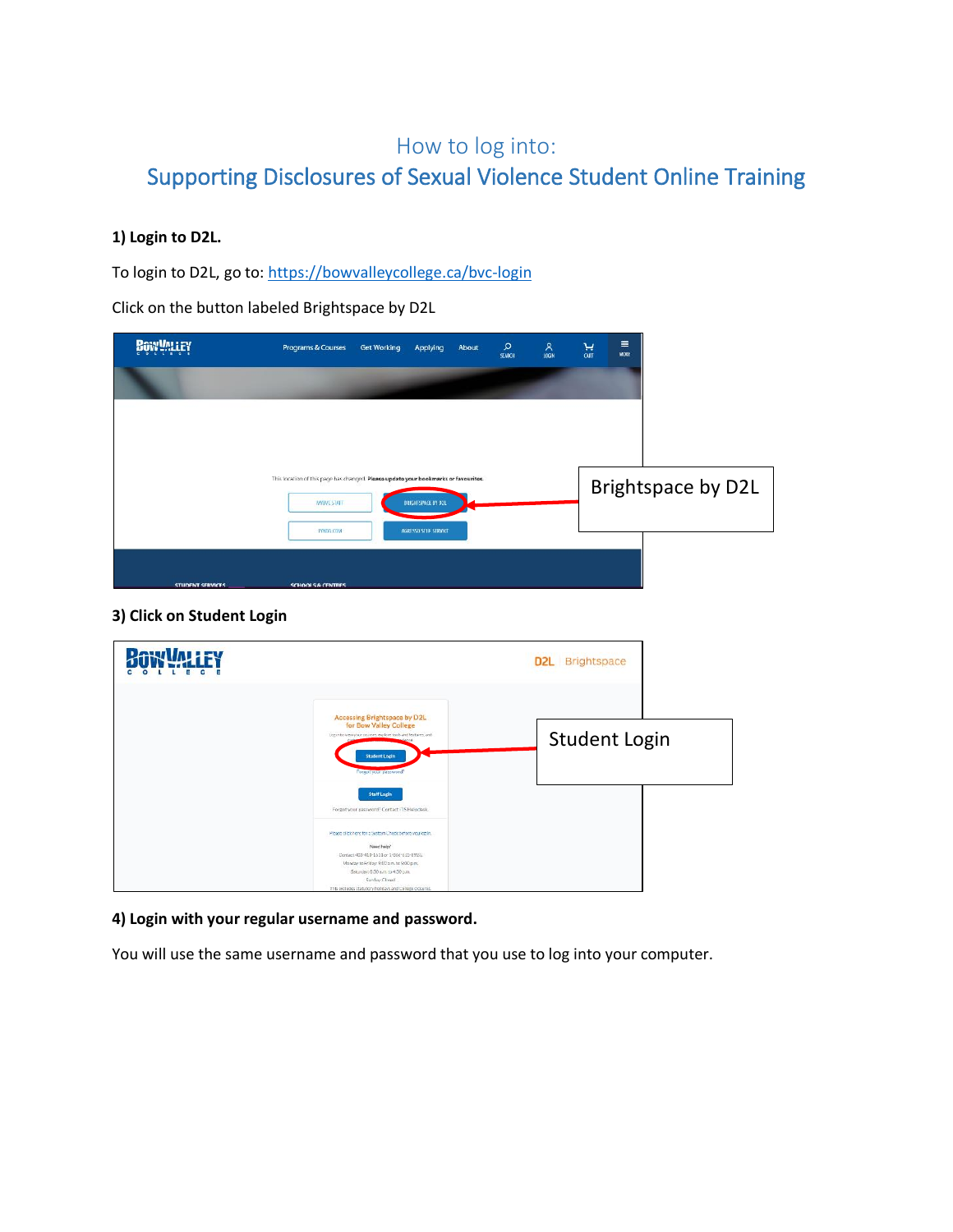## How to register in:

# Supporting Disclosures of Sexual Violence Training - Student

Once you've logged into D2L, you will see a toolbar underneath the Bow Valley College logo. This is your D2L navigation bar.

1) To enroll in Supporting Disclosures Student Training, click the "Self Registration" link from the navigation menu.

| BOW WALEY                                                              | 888                       | ⊜ | $\bigwedge$<br><b>Tracy Inaba</b> |
|------------------------------------------------------------------------|---------------------------|---|-----------------------------------|
| Self Registration System Check Brightspac<br><b>Blos</b><br>ePortfolio | Self Registration<br>link |   |                                   |
|                                                                        |                           |   |                                   |

2) Click the "Supporting Disclosure of Sexual Violence Training - Students" course from the list of available courses.

|                        | <b>Self Registering Course Offerings</b>                          |                         |                                    |                              |
|------------------------|-------------------------------------------------------------------|-------------------------|------------------------------------|------------------------------|
| Course Offering Code - | <b>Course Offering Name</b>                                       | <b>Offering</b><br>Cost | Course Enrollment<br><b>Status</b> |                              |
| bridge math            | <b>Bridge Math</b>                                                |                         | <b>Not</b><br>Enrolled             |                              |
| <b>CSB COOP</b>        | <b>CSB Cooperative Education Program</b>                          |                         | <b>Not</b><br>Enrolled             |                              |
| master Issnso          | <b>Online Orientation</b>                                         |                         | <b>Not</b><br>Enrolled             |                              |
| pcap                   | <b>All Aboard</b>                                                 |                         | <b>Not</b><br>Enrolled             |                              |
| prehealthhub           | Pre-Health Career Program Pathway Learner Hub                     |                         | <b>Not</b><br>Enrolled             | <b>Supporting Disclosure</b> |
| scsie year1            | <b>Anterproressional Education Year 1</b>                         |                         | <b>Not</b><br>Enrolled             | of Sexual Violence           |
| sdsv student           | Supporting Disclosure of Sexual Violence Training - Students      |                         | Enrolled                           | <b>Training - Students</b>   |
|                        | staff_LSS101_lss1012018_LSS101\LSS101\Learner Success 101 - Staff |                         | Enrolled                           |                              |
| sv_master              | Responding to Disclosures of Sexual Violence Training - Staff     |                         | Enrolled                           |                              |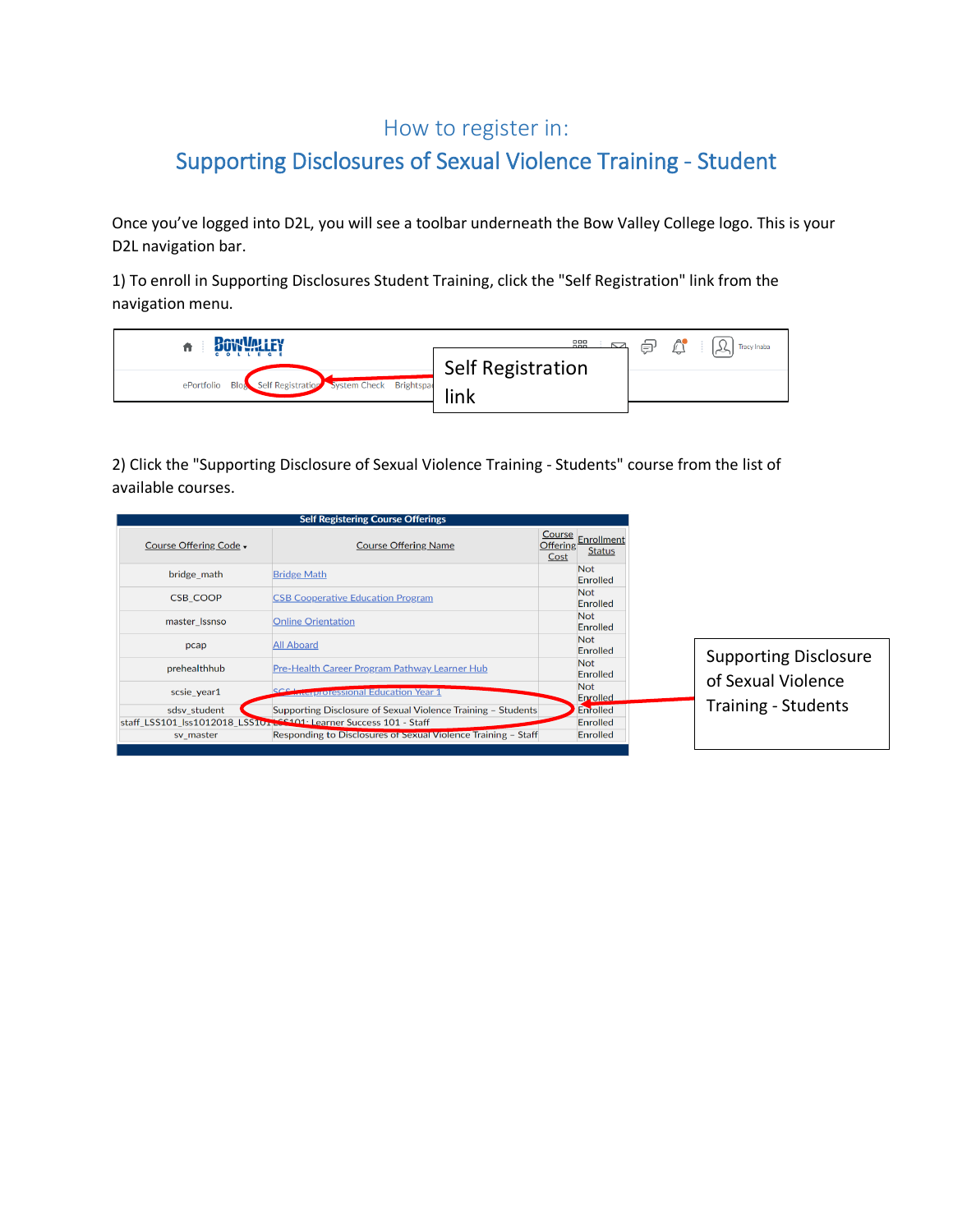### 3) Click "Register."

|                                                              | <b>Description</b>                                                                        |  |                      |  |  |
|--------------------------------------------------------------|-------------------------------------------------------------------------------------------|--|----------------------|--|--|
| <b>Course Offering List &gt; Course Offering Description</b> |                                                                                           |  |                      |  |  |
|                                                              | Step 1: View Course Offering Information                                                  |  |                      |  |  |
| <b>Course Offering Name:</b>                                 | Supporting Disclosure of Sexual Violence Training - Students                              |  |                      |  |  |
| <b>Course Offering Code: SV_master</b>                       |                                                                                           |  | <b>Register link</b> |  |  |
| Description:                                                 | Supporting Disclosure of Sexual Violence Training -<br>Students. This is a STUDENT course |  |                      |  |  |
| Cancell                                                      | Register                                                                                  |  |                      |  |  |

4) The next screen shows your information – it is filled in automatically. All you have to do is click "Submit."

| <b>RAKYVALI FY</b> | $\begin{picture}(45,14) \put(0,0){\line(1,0){155}} \put(15,0){\line(1,0){155}} \put(15,0){\line(1,0){155}} \put(15,0){\line(1,0){155}} \put(15,0){\line(1,0){155}} \put(15,0){\line(1,0){155}} \put(15,0){\line(1,0){155}} \put(15,0){\line(1,0){155}} \put(15,0){\line(1,0){155}} \put(15,0){\line(1,0){155}} \put(15,0){\line(1,0){155}} \$ | Tracy Inaba |
|--------------------|-----------------------------------------------------------------------------------------------------------------------------------------------------------------------------------------------------------------------------------------------------------------------------------------------------------------------------------------------|-------------|
| ePortfolio         | Blog Self Registration System Check Brightspace Help                                                                                                                                                                                                                                                                                          |             |
|                    | <b>Registration Form</b><br>Course Offering List > Course Offering Description > Registration<br><b>Form</b><br>Step 2: Enter Registration Information<br>Required fields are marked with a *<br>* First Name:<br>* Last Name:<br>* Email:<br>Org Defined ID:                                                                                 | Submit link |
|                    | <b>Back</b><br>Submit                                                                                                                                                                                                                                                                                                                         |             |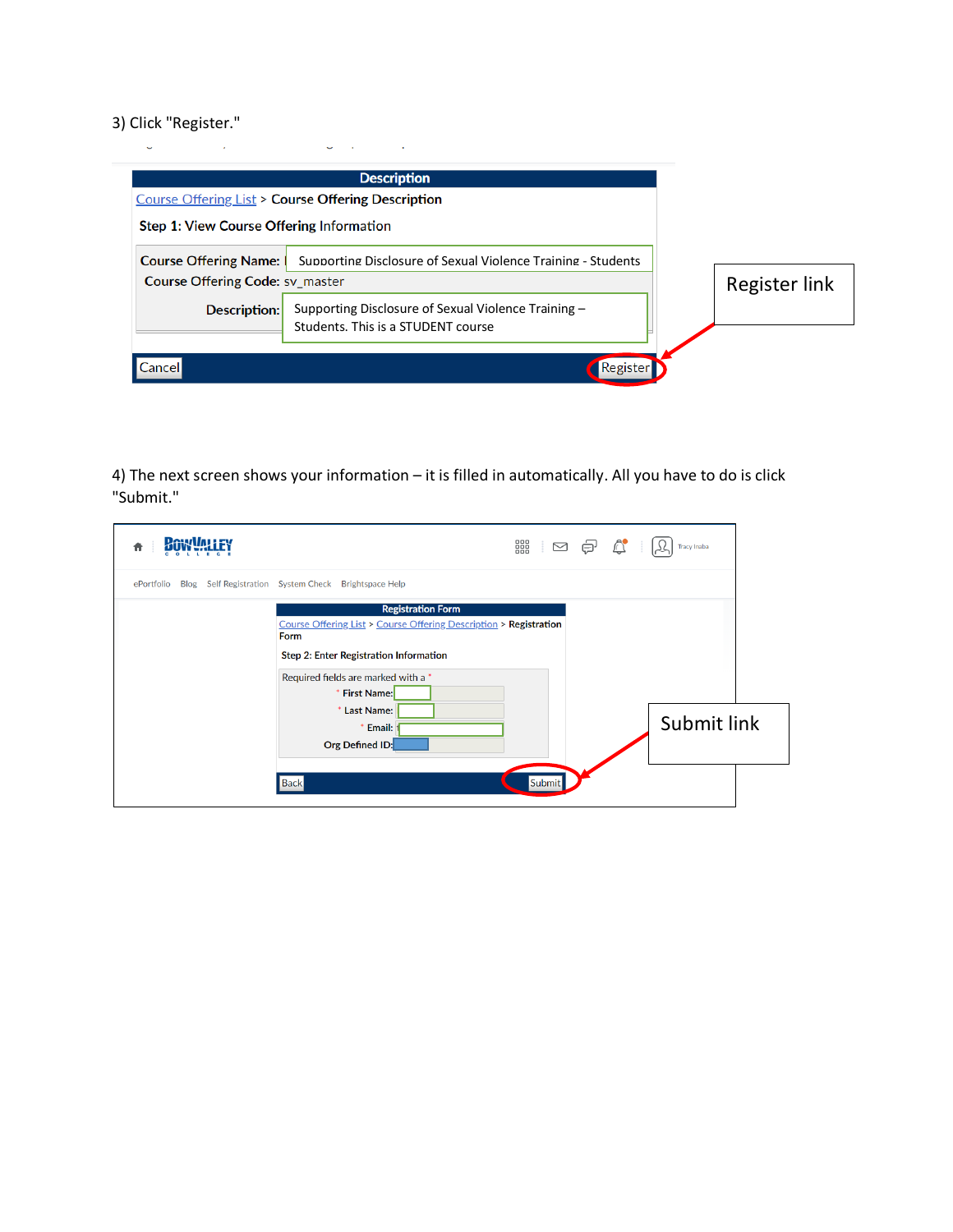5) Click "Finish" to complete your request.

| <b>RAWWEIFY</b><br>青 | 器 □ 日 ☆<br>Tracy Inaba                                                                                                                                                                                                                                          |  |
|----------------------|-----------------------------------------------------------------------------------------------------------------------------------------------------------------------------------------------------------------------------------------------------------------|--|
| ePortfolio           | Blog Self Registration System Check Brightspace Help                                                                                                                                                                                                            |  |
|                      | <b>Confirmation</b><br>Course Offering List > Course Offering Description > Registration<br><b>Form &gt; Confirmation</b><br><b>Step 3: Confirmation</b><br>FirstName:<br>LastName:L<br>Finish link<br>Email Address:<br>OrgDefinedId:<br><b>Back</b><br>Finish |  |

**\*\*\*Please note: It may take up to 1 week to process your registration and enroll you in to Supporting Disclosures of Sexual Violence Training - Student**

6) You will receive an email once your enrollment has been completed. **DO NOT** set up a password – you will just use your usual username and password to log in to D2L.

You have been enrolled in **Supporting Disclosure of Sexual Violence Training – Students** for Bow Valley College.

To access Supporting Disclsoure of Sexual Violence Training – Students

- 1. [Set up a password](https://d2l.bowvalleycollege.ca/d2l/lp/resetPassword/ResetPassword.d2l?token=xSIAAAAAAADEusYjHZgtfcc9aKlBmluDxmvcyw%3D%3D)
- 2. [Log into Bow Valley College](https://secure-web.cisco.com/16hvkthtYBMNsxuRYVwZfh-0z5-zedfLKHgo97h_gHxmXA3d2EPLr9HS1zUuLIUpCT6JH2qOW7IOMWUwMPJxr9lqorwH2KEFd3eKobu-8ztQpMJIk4bpqbQ4oYGFj0Dyz2nI6MgjNasVbnHdr7vypINX5KsxS_pYA_5qi4Q1TE19papVDxEPkr_27vPDTeAVn2qR05DxglFwm7m90jnHEEIqBMea49dHDmqPSd-1hOoTk8pcwJMenMHciSe_YeBmm5Tps25uwKJF9B5V8ALR6OKd7LMMBluVVnd5Mm7571Jh3s6-v29bclvd8seQL-GSpk8Da8LEXCTai66cdvQG0q0fREbgldxoEo9HmyAQ064Y/https%3A%2F%2Fwww.mybvc.ca%2Fd2l%2Fsignout.aspx%3Flogout%3D1) using your username **-------** and password
- 3. Look for Supporting Disclosure of Sexual Violence Students in your list of courses.

Sent: 2/9/2019 3:00:34 PM